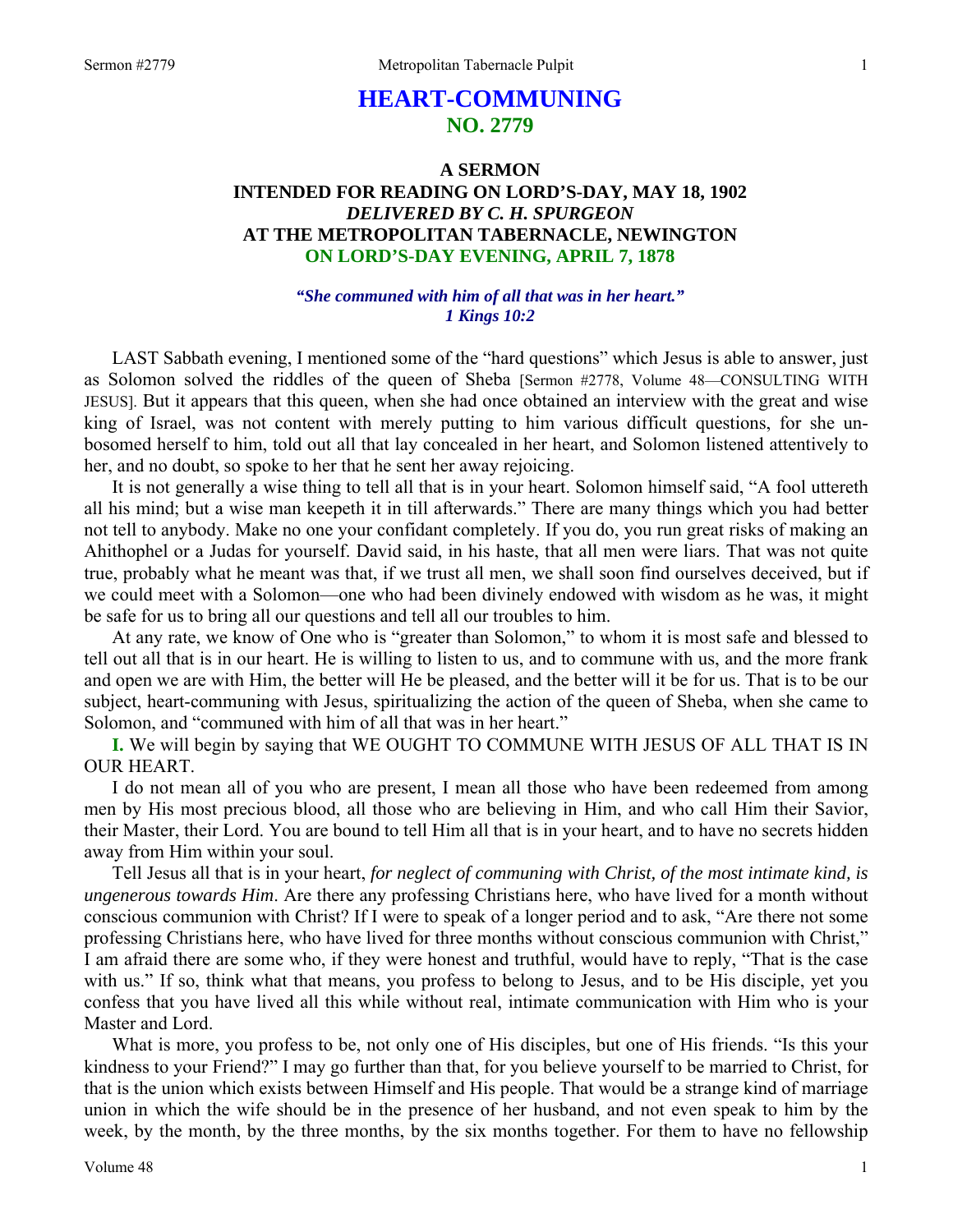with one another, no mutual interchange of love, no communications with each other, would be regarded as unnatural, and would be rightly condemned, but do we not sometimes act towards our heavenly Bridegroom in just that manner? Are we not, too often, like the men of the world who do not know Him? Do we not live as if we did not know Him, or as if He were no longer present with us? It ought not to be thus, unless we would act contrary to all the dictates of our higher nature, we must be continually holding intimate communion with our Lord Jesus Christ.

And we must tell Him all that is in our heart, because *to conceal anything from so true a Friend betrays the sad fact that there is something wrong to be concealed*. Is there anything that you do that you could not tell Jesus? Is there anything you love that you could not ask Him to bless? Is there any plan now before you that you could not ask Him to sanction? Is there anything in your heart which you would wish to hide from Him? Then it is a wrong thing, be you sure of that. The thing must be evil, or else you would not wish to conceal it from Him whom, I trust, you do really love.

O my Lord, wherefore should I desire to hide anything from You? If I want to hide it, then surely, it must be because it is something of which I have cause to be ashamed, so help me to get rid of it. O Christian brothers and sisters, I beseech you to live just as you would do if Christ Jesus were in your room, in your bedchamber, in your shop, or walking along the street with you, for His spiritual presence is there! May there never be anything about you which you wish to conceal from Him!

If we cannot tell Jesus all that is in our heart, *it shows a want of confidence in His love, or His sympathy, or His wisdom, or His power*. When there is something that the wife cannot tell to her husband, or there begin to be some secret things, on the part of one of them, that cannot be revealed to the other, there will soon be an end of mutual love, and peace, and joy. Things cannot go on well in the home while there has to be concealment.

O beloved, I beseech you to love Christ too much to keep anything back from Him! Love Him so much that you can trust Him even with the little frivolous things which so often worry and vex you. Love Him so much that you can tell Him all that is in your heart, nor ever for a moment wish to keep back anything from Him. As the hymn says—

#### *"Tell it all to Jesus, comfort or complaint."*

If we do not tell it all to Jesus, it looks as if we had not confidence in His love, and therefore thought that He would not bear with us, or else that we had no confidence in His sympathy, and fancied that He would not take any notice of us, or else that we had not confidence in His wisdom, and thought that our trouble was too perplexing to bring to Him, or else that we had not confidence in His power, and dreamt that He could not help us in such an emergency. Let this never be the case with any of you, but every day, unburden your heart to Christ, and never let Him think that you even begin to distrust Him. So shall you keep up a frank, and open, and blessed fellowship between Christ and your own soul.

I am quite certain, dear friends, that if you will carry out the plan I am commending to you, *it will bring you great ease of mind,* whereas, if you do not, you will continue to have much uneasiness. Is there anything that I have not told to Jesus—anything in which I could not have fellowship with Him? Then, there is something wrong with me. Are you keeping your trouble to yourself, and trying to manage without consulting with Jesus? Well then, if anything goes wrong, you will have the responsibility of it, but if you take it all to Him, and leave it with Him, it cannot go wrong whatever happens, and even if it should seem to do so, you would not have the responsibility of it.

I believe that our trials usually come out of the things that we do not take to the Lord, and moreover, I am sure that we make greater blunders in what we consider to be simple matters, which we need not take to the Lord, than we do in far more difficult matters which we take to Him. The men of Israel were deceived by the Gibeonites because they had on old shoes and clouted, and had moldy bread in their wallets, and the Israelites said, "It is perfectly clear that these men must have come from a long distance, look at their old boots and their ragged garments," so they made a covenant with them, and inquired not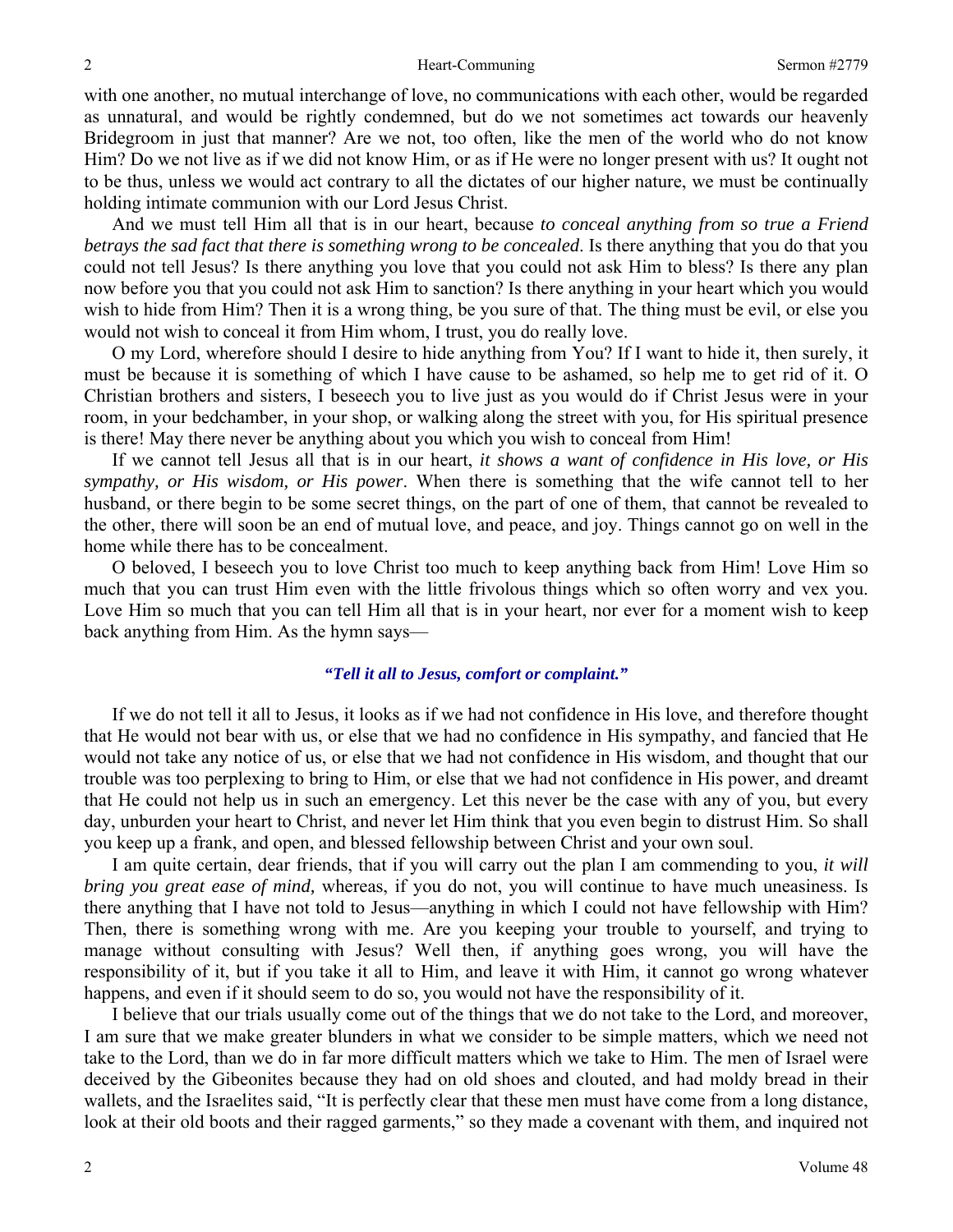#### Sermon #2779 **Heart-Communing** 3

the will of the Lord. If it had not appeared to them to be quite so clear a case, they would have asked the Lord for direction, and then they would have been rightly guided. It is when you think you can see your way that you go wrong, when you cannot see your way, but trust to God to lead you by a way that you know not, you will go perfectly right. I am persuaded that it is so—that the simplest and plainest matter, kept away from Christ, will turn out to be a maze, while the most intricate labyrinth, under the guidance of Christ, will prove to have in it a straight road for the feet of all those who trust in the infallible wisdom of their Lord and Savior.

On the other hand, if you do not come to Jesus, and commune with Him of all that is in your heart, *you will lose His counsel and help, and the comfort that comes from them*. I do not suppose anybody here knows what he has lost in this way, and I can hardly imagine how you are to calculate what you have lost of spiritual good that you might have had. There is many a child of God, who might be rich to all the intents of bliss, who continues to be as poor as Lazarus the beggar, he has hardly a crumb of comfort to feed upon, and is full of doubts and fears, when he might have had full assurance long ago.

There is many an heir of heaven who is living upon the mere husks of Gospel food when he might be eating the rich fare of which Moses speaks, "Butter of kine, and milk of sheep, with fat of lambs, and rams of the breed of Bashan, and goats, with the fat of kidneys of wheat." Very often, beloved, you have not because you ask not, or because you believe not, or because you do not confide in Jesus, and commune with Him.

How strong the weakling might be if he would go to Jesus more frequently! How rich the poor soul might be if it would draw continually from Christ's inexhaustible treasury! Oh, what might we not be if we would but live up to our privileges! Might we not live in the suburbs of heaven, and often, as it were, be close to the pearly gates, if we would but go and tell all to Jesus, and commune with Him concerning all that is in our hearts?

Sometimes, our naughty habit of *reticence towards Jesus is aggravated by our eagerness to tell our troubles to others*. In the time of trial, we often imitate King Asa, who, when he was sick, "sought not to the LORD, but to the physicians." It was not wrong to go to the physicians, but he should have gone to the Lord first. It is the same with many of you as it was with Asa, away you go to your neighbor over the fence, or you call in a friend, and have a talk with Him in your own drawing room, or you go to some great one, and tell him all your trouble, yet how much have you gained by doing so? Have you not often found that you would have been wiser if you had followed Solomon's advice, "Go not into your brother's house in the day of your calamity?" Have you not also frequently discovered that when you have talked over your griefs with your friends, they still remain? Cowper truly wrote—

> *"Have you no words? Ah, think again, Words flow apace when you complain, And fill your fellow creature's ear With the sad tale of all your care.*

*Were half the breath thus vainly spent, To heaven in supplication sent, Our cheerful song would oftener be, 'Hear what the Lord has done for me.'"* 

You say that you want a friend, yet He who is the Friend that sticks closer than a brother is neglected by you. Suppose the Lord Jesus Christ were to meet some of you, and you were to say to Him, "Good Master, we are in trouble," and suppose He should say to you, "Where have you been with your trouble? You have not been to Me," and suppose you were to reply, "No, Lord, we have been consulting with flesh and blood, we have been asking our friends to help us," and suppose He were to say to you, "And have they disappointed you?" and you had to reply, "Yea, Lord, they have," suppose He looked at you severely and said, "Where you have already gone, you had better go again. You went to your friends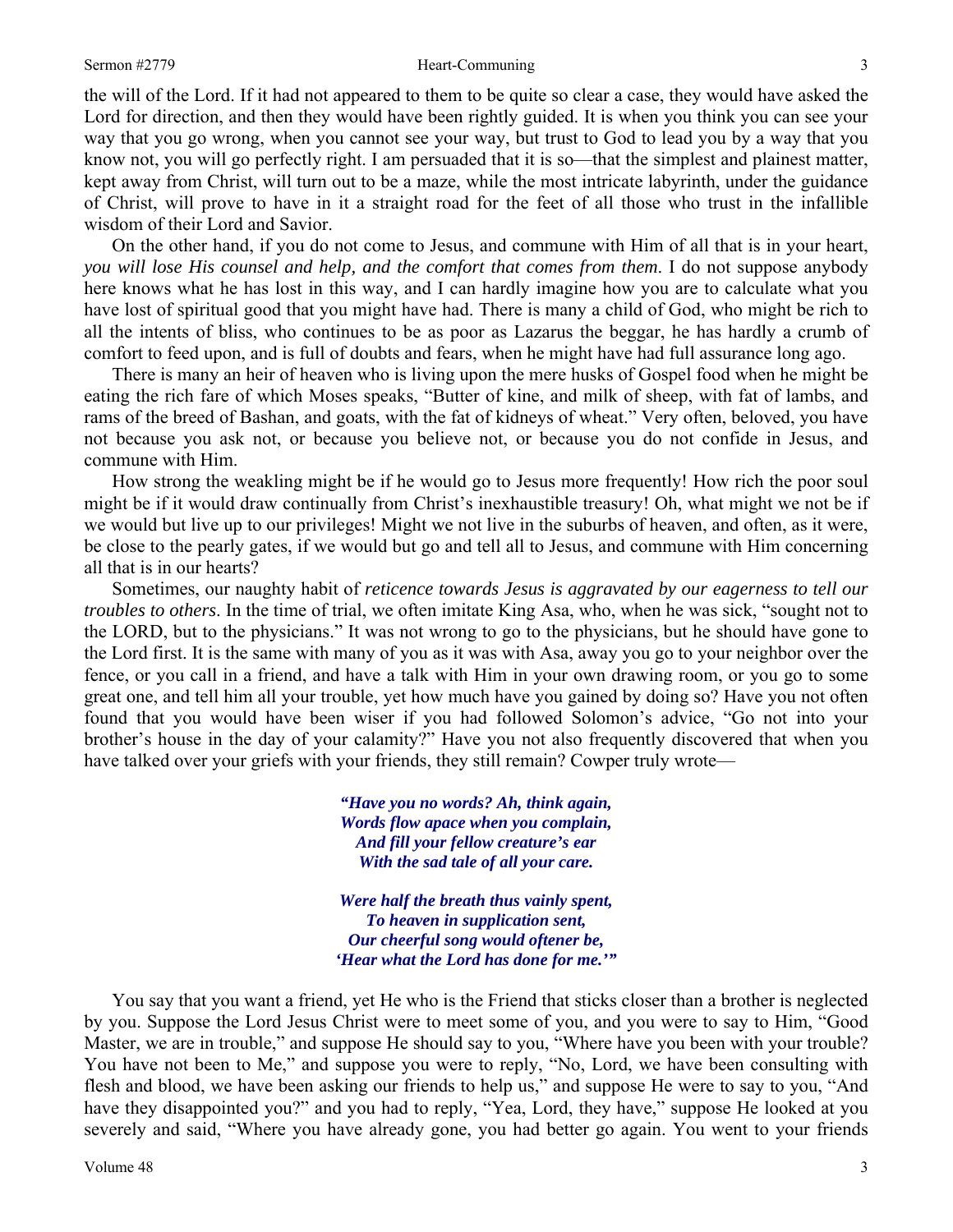first, are you coming to Me last? Am I to play the lackey to you, and do you only come to Me after having tried all the others?"

Ah! if He did talk like that what could you reply? Why, I think your only answer could be, and I trust your answer now will be, "Jesus, Master, I have too much forgotten You. I have not regarded You as a real present Friend. I have gone to my neighbors because I could see them, speak with them, and hear what they had to say to me, but I have thought of You as if You were a myth, or perhaps, I have not thought of You at all. Forgive me, Lord, for I do believe that You are, and that Your Word is true, which declares that You are always with Your people, and help me, henceforth, by Your grace, always to come to You."

That is my first remark—that we ought to commune with Jesus concerning all that is in our heart.

**II.** Secondly, WE NEED NOT CEASE COMMUNING WITH CHRIST FOR LACK OF TOPICS.

The queen of Sheba and Solomon came at last to an end of their talk, they could not go on speaking to one another forever. But with regard to ourselves and our Lord, there need never be any end to our communion with Him, for the subjects upon which we can have fellowship with Him are almost innumerable. Let me mention just a few of them.

There are, first, *your sorrows*. Are you very grieved? Are you smitten of God, and afflicted? Then, brother, sister, you may well go to Jesus with your sorrows, for He is the Man of sorrows and acquainted with grief. He knows all about you, and all about your sorrows too. There is not a pang that you have ever felt but He has felt the like. If you will only talk with Him, you will find an open ear, and a sympathetic heart, and a ready hand, all placed at your disposal.

"What do you mean, sir? Do you mean that I am to sit down in my room, and tell Jesus all about my troubles?" Yes, I do mean just that, and as you would do if you could see Him sitting in the chair on the other side of the fire, sit down, and tell it all to Him. If you have a quiet and secluded chamber, speak aloud if that will help you, but anyhow, tell it all to Him, pour into His ear and heart the story which you cannot disclose to anyone else.

"But it seems so fanciful to imagine that I can really speak to Jesus." Try it, beloved, if you have faith in God, you will discover that it is not a matter of fancy, but the most blessed reality in the world. If you can only see what your eye perceives, it is no use for you to do as I say, in fact, you cannot do it. But if you have the inner eyes that have been enlightened by the Holy Spirit, and if your heart discerns the invisible presence of the once-crucified but now glorified Savior, tell Him the whole story of your grief. Oftentimes, after you have done, you will find that it will cease to grieve you anymore.

Then also, tell Him *your joys,* for He can have as much true fellowship with the joyous as with the sad. Go, young sister, young brother, in the gladness of your first youthful joy, and tell it all to Jesus. He rejoiced in spirit when He was upon the earth, and now, He has the joy that was set before Him when He endured the cross, and despised the shame. If you tell Him your joys, He will sober them—not sour them. He will take away from them their earthly effervescence, and impart to them a spiritual flavor, and an abiding sweetness, so that even in common things, your joy shall not become idolatrous and sinful.

You who are bereft of creature comforts should pray that you may find all things in God, but you who have such comforts, and are full of joy, should pray this prayer—that you may find God in all things. They are both good prayers. That latter petition, you joyous souls may well pray to Jesus, and He will answer it, and you shall find that the marriage feast is all the better for Jesus being there to turn the water into wine, and that to all earthly joys He adds a bliss which they could not otherwise possess.

Some people say that we Christians get into ecstasies and raptures, and then we hardly know our head from our heels, and we are so excited that we are not fair witnesses as to matters of fact. I do not think that the church has often had too much excitement, the fault has usually been something quite in the opposite direction, but my own conviction is that we do not see the glory of Christ when we are excited, or when we are in an ecstasy, one half so well as we do in our cool, calm, reflective moments.

I know a great many Christian people who are by no means fools, if you try to do business with them, you will find that they are as shrewd and wide awake as any men. I should like to appeal to them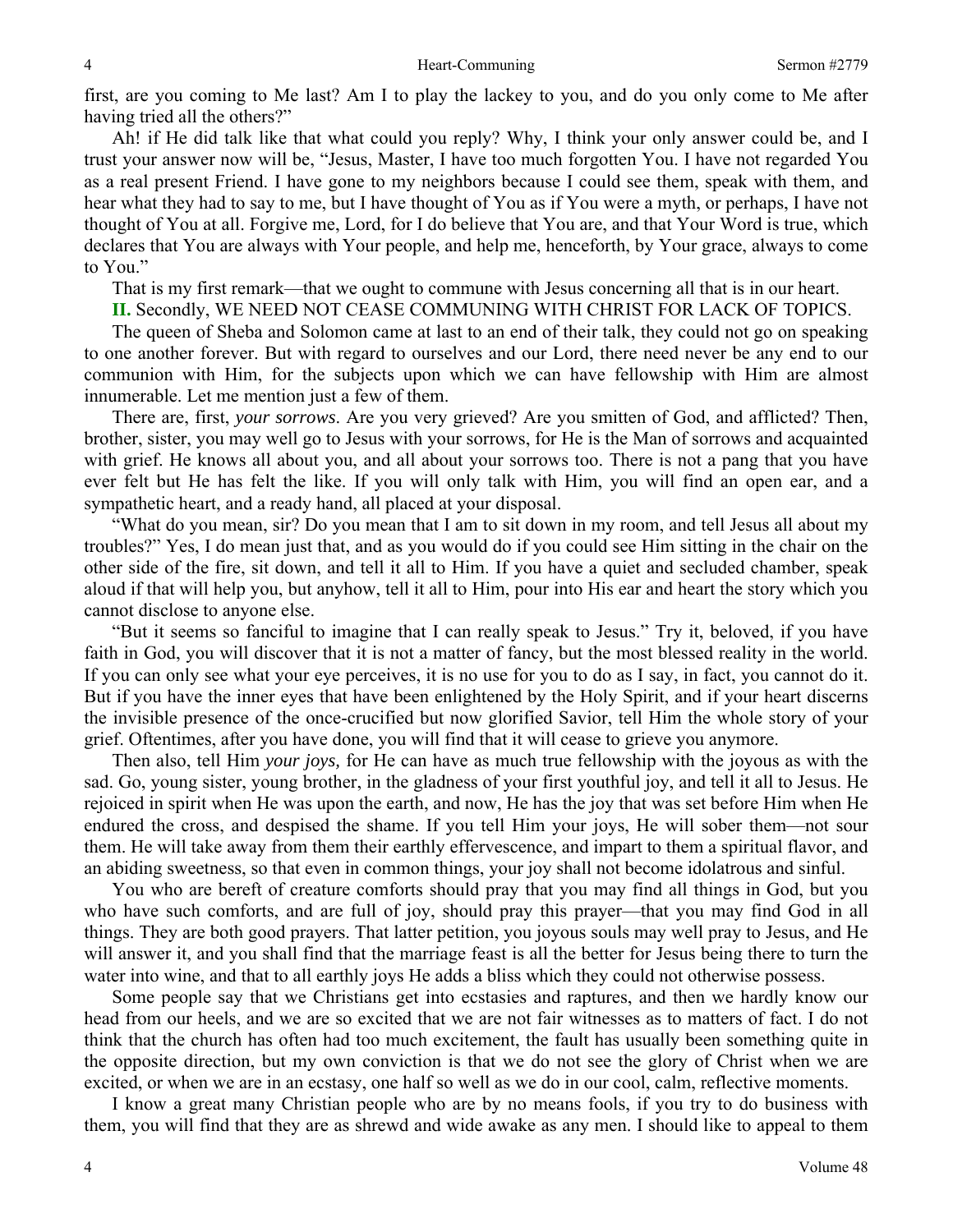### Sermon #2779 **Heart-Communing** 5

about this matter. I believe that I have myself a certain degree of common sense, and I venture to say that Christ never appears to me so glorious as when I am perfectly cool and collected, just as I should be if I were sitting down to write out some statistics, or to work out a mathematical problem, or to make up an account, and strike a balance. Whenever, in the very calmest and quietest manner, I begin to think of my Lord and Master, He then most of all strikes me as glorious.

I speak for myself—and I know that I am also speaking for hundreds of you—I do not require the beating of a big drum to put me into a right state to think of Christ, neither do I need to sit in a meeting, and sing or shout for hours, but if I am just suffered to go upstairs alone, and to open my Bible, and sit still, and meditate upon the Lord Jesus, it is then that I grow enthusiastic about Him, when I get all my thoughts fixed upon Him just as another man might have all his powers occupied with a political question, or some subject that comes before him in his daily business.

It is when we are fully awake, but in a cool, calm frame of mind, that the glory of Christ is best seen by us. Our religion does not require the excitements and stimulants upon which some seem to live, but when we are in the most serene state of mind and heart, then we can best see the glories of Christ.

O sirs, my Master would have you sit down, and count the cost of being His servants! He would make you arithmeticians, that after you have counted the cost, you may see that He is worth ten thousand times more than He could ever cost you. He would have you survey Him, and look upon Him from all points of view—look at His person, His work, His offices, His promises, His achievements, that in all things you may see how glorious He is.

I ask you calmly to see what kind of Lord and Master He is, and what sort of glory it is that surrounds Him, and if you will do so—that is, if your hearts have really been changed by His grace you will say, "Oh, yes! tell it, the wide world over, that it is simple common sense to believe in Christ, that it is irrational to reject Him, that the best use of your reason is to lay it at His feet, and that the truest wisdom is to count yourself but a fool in comparison with Him, and to sit with Mary and listen to His wondrous words."

You may also go to Jesus, and tell Him all about *your service*. You have begun to work for the Lord, and you are very pleased with the opportunity of doing something for Him, but you do not find it to be all sweetness. Perhaps you are like Martha who was "cumbered" with her service for Christ. When she was preparing a dinner for Him, she was greatly worried over it. The servants might burn the meat, or she was afraid that one very special delicacy would be spoiled altogether. Besides, somebody had broken the best dish, and the tablecloth did not look as white as she liked to see it.

Martha was also troubled because Mary did not help her, so she went to the Master about it, which was the most sensible thing she could do. I can speak very sympathetically about this matter, for I get worrying concerning it sometimes. I want to see Christ served with the best that I have, and with the best that all His people have, and if things go a little awry, and will not work quite rightly, I am apt to become fidgety, but this will not do, dear friends, either for me or for you.

We must go and tell the Master about it. He will set it all right, and make us see that it is all right. Suppose any of you have not been treated kindly by your fellow members even when you were trying to do good, suppose that the girls in your class have grieved you, suppose that you have been rapped over the knuckles when you really meant to be serving your Lord, what are you to do? Again I say, as I said before—

# *"Tell it all to Jesus, comfort or complaint."*

Do not come and tell me. If I could help you, I would, but there is One who is far better than any pastor on earth to go to, even the great Shepherd and Bishop of souls, our Lord Jesus Christ. Tell all to Him, for in doing so, you will readily enough get help out of all your troubles, and "sing a song to Jesus" all the more heartily because of His delivering mercy.

Then next, go and tell Jesus all *your plans*. You think you will do something for Him, do you not? Do not begin till you have told Him all about what you mean to do. He had great plans for the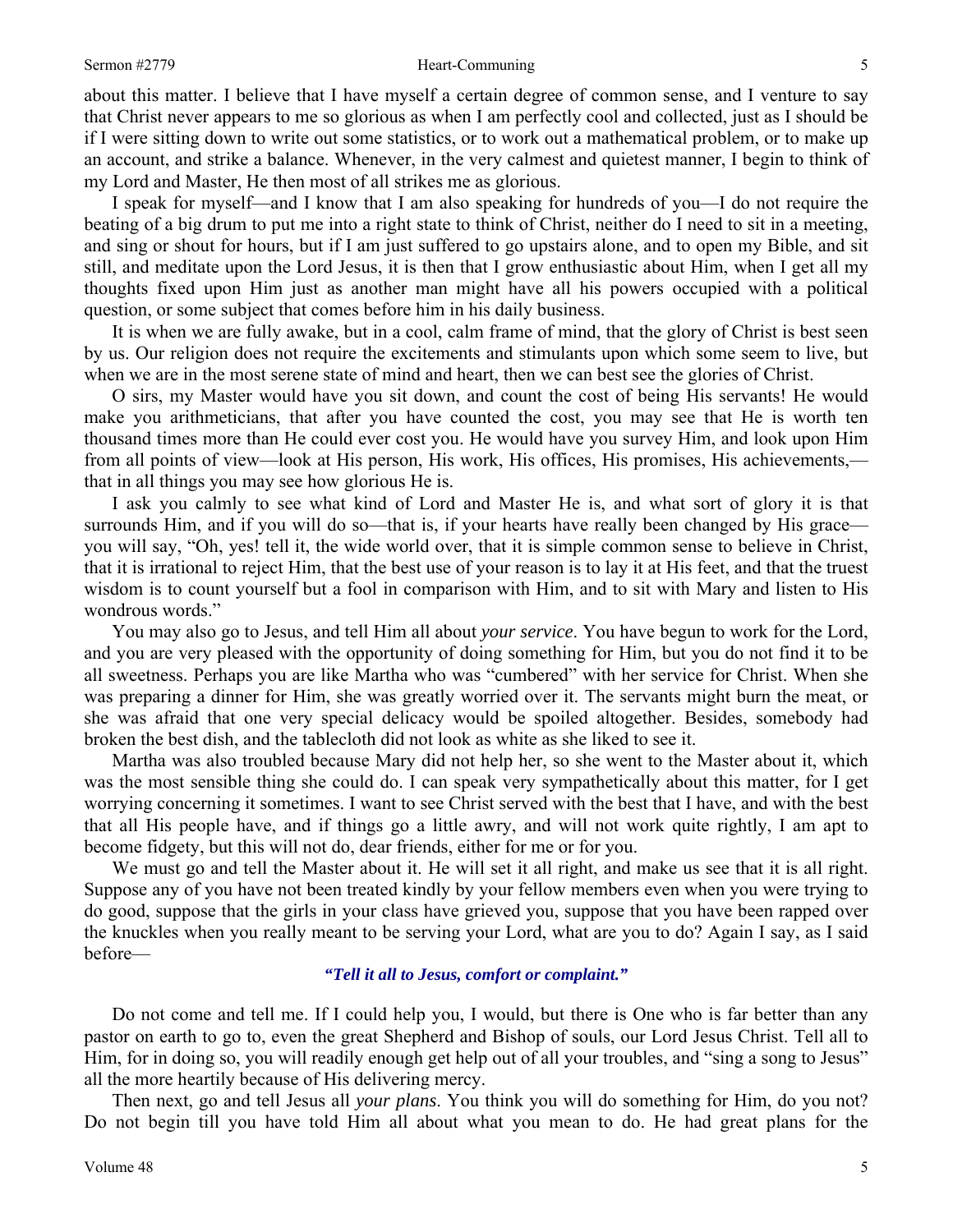#### 6 Heart-Communing Sermon #2779

redemption of His people, and He communicated them all to His Father, nay, I should rather say that He drew them out of His Father's eternal decrees. Go and tell Him what you are planning for the glory of God, and the good of men, and you may, perhaps, discover that some of it would be a mistake. At any rate, you will go to work more confidently when you have laid the whole matter before Him.

When you have any *successes,* go and tell Him. The seventy disciples returned to Jesus with joy, saying, "Lord, even the devils are subject to us through thy name." If you have the high honor of winning a soul, tell Jesus, and be sure to give God all the glory of it. Sing, "Non nobis, Domine"—"Not unto us, O LORD, not unto us, but unto thy name give glory, for thy mercy, and for thy truth's sake."

And when you have any *failures,*—when your hopes are disappointed—go and tell it all to Jesus. I do not know whether I make myself clearly understood upon all these points, but I feel that working side by side with Christ is the only style of working at which a man can keep on year after year. If you get alone, away from your Master—if you have sorrows or joys which are all your own, and which you do not tell Him, you will get into a sad state, but if you feel, "He is near me, He is with me," and if you act upon that belief by constantly communicating with Him concerning what you feel, and what you believe, and what you do, you will lead a holy, and blessed, and useful, and happy life.

I have not time to complete the long list of topics on which we are to commune with Jesus, but in brief, let me urge you to tell Him all *your desires*. If you desire anything that you ought to desire, and may desire, let Him know it. Tell Him, also, all *your fears*. Tell Him that you are afraid of falling. Tell Him that you are afraid of sickness, lest you should get impatient. Tell Him that you are sometimes afraid to die. Tell Him every fear that distresses you, for as a nurse is tender with her child, so is Christ with His people.

Tell Him all *your loves*. Bring before Him, in prayer, all upon whom your love is set. Tell Him especially all you can about your love to Himself, and ask Him to make it firmer, stronger, more abiding, more potent over the whole of your life. Often sing a song to Jesus, your Best-beloved, and say, "Now will I sing to my Well-beloved a song touching my Beloved." Sing and speak often to Him, and whenever you have any *mysteries,* which you cannot explain or tell to anyone else, go and ask Him to read the inscription that is engraven upon your heart, and to decipher the strange hieroglyphics which no one else can read.

**III.** Now, dear friends, I will close when I have briefly shown you, in the third place, that WE SHALL NEVER CEASE COMMUNING WITH CHRIST FOR WANT OF REASONS.

I am not speaking now to those who have never communed with my Lord. I have often communed with Him, I do still commune with Him, and so do many of you, and I say that, we shall never cease communing with Him for lack of reasons.

For first, *it is most ennobling to have fellowship with the Son of God,* "and truly our fellowship is with the Father, and with His Son Jesus Christ." I have heard it said of some men that, to know them, is a liberal education. If you are only slightly acquainted with them, you are sure to learn much from them, but to know Christ, is to know everything that is worth knowing, and He is our All in all.

It is also *highly beneficial to commune with Christ*. I know of nothing that can lift you up so much above the evil influences of an ungodly world as constantly abiding in close fellowship with Christ, and telling out to Him all that you feel in your heart of hearts.

How *consoling* it is to do this! You forget your griefs while you commune with Him. How *sanctifying* it is! A man cannot take delight in sin while he walks with Christ. Communion with Him will make a man leave off sinning, or else sinning will make him leave off communing. You will not be perfect while you are in this world, but the nearest way to perfection lies along the pathway where Jesus walks.

How *delightful* it is too, to commune with Jesus! There is no other joy that is at all comparable with it, and it prepares us for the higher joys above. When those who walk with Christ on earth come to live with Him above, there will certainly be a change in some respects, but it will be no new experience to them. Did He not love His saints, and seek their fellowship while they were here below? Then they shall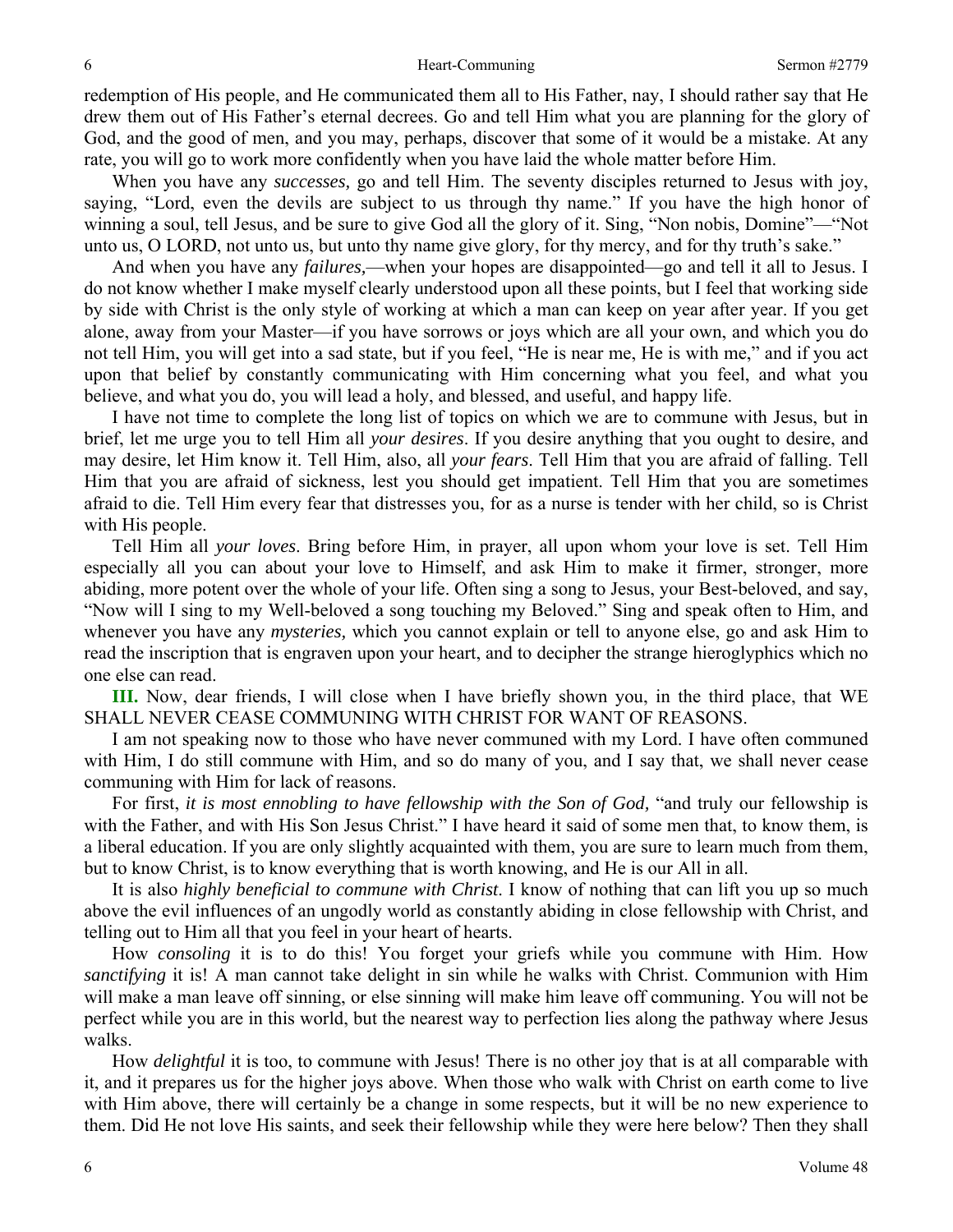### Sermon #2779 **Heart-Communing** 7

have that fellowship continued above. Did you not walk with God here? They shall walk with Jesus up there. It will be the same life, and the same joy, as they had here, only the life shall be more fully developed, and the joy shall have reached a higher degree. Oh, that you might begin to enjoy the bliss of heaven while you are on earth! The way to do that is by keeping close to Jesus, and by evermore communing with Him concerning all that is in your heart.

Are there any of Christ's followers who seldom commune with Him? Beloved, shall I not chide you if that is true of you? My Master is looking down upon you at this moment. Does He need to speak to you? He did not speak to Peter when the boastful apostle had denied His Lord. Jesus turned, and looked upon Peter, and I trust He will look upon you, that those dear eyes, which wept for you, will gaze right down into your soul, and that His blessed heart, that bled for you, will look out of those eyes of His upon you. He seems to say, "Do you indeed love Me, as you do never wish for My company? *Can* you love Me?" No, I will not put that question to you, I will just leave Him to look at you, and so to bring you back to Him.

And then, I think that my Master looks upon some here who have never had any communion with Him at all, and He says, "Is it nothing to you that I loved mankind, and came to earth, and died to save sinners? Is it nothing to you that I bid you trust Me, and that I promise to save you if you do so? Will you still refuse to trust Me? Will you turn upon your heel away from Me? Oh, why will ye die? Why will ye die?

And then, lastly, He speaks to those of you who have long enjoyed fellowship with Him, and as He looks at you, He says, "Abide ye in my love, even as I have kept my Father's commandments, and abide in his love." Beloved, if you have ever enjoyed fellowship with Christ, never lose it. Oh, to hold on—to hold fast—to hold through life, and to hold in death, to Him whose face we have never seen, yet whom we know to be among us now!

O You Beloved of our souls, go not away from us! No, You will not do so, we will constrain You to abide with us. Give us grace, we pray You, never to vex You, or grieve Your Holy Spirit. Come very near to us just now, nearer than You have ever been since the first day we saw You. Come near to every one of Your people now—Immanuel—God with us—and be You always with us, and go with us wherever we go, and never leave us again, for Your love's sake! Amen.

# **EXPOSITION BY C. H. SPURGEON**

# *1 KINGS 10:1-13 AND MATTHEW 12:38-45*

Let us first read part of the tenth chapter of the first book of Kings, and afterwards, a part of the twelfth chapter of the Gospel according to Matthew.

**1 Kings Chapter 10. Verse 1**. *And when the queen of Sheba heard of the fame of Solomon concerning the name of the LORD, she came to prove him with hard questions.* 

Her visit, you see, had a religious aspect. She "heard of the fame of Solomon concerning the name of the LORD." He had wisdom of various kinds, but it was his knowledge of God, and of God's ways, that seemed chiefly to attract this ruler from a far distant land.

**2.** *And she came to Jerusalem with a very great train, with camels that bore spices, and very much gold, and precious stones: and when she was come to Solomon, she communed with him of all that was in her heart.* 

She came with a price in her hand to get wisdom. Well did Solomon say, "Buy the truth, and sell it not." No price is too dear to pay for it, but any price would be too cheap to sell it.

**3.** *And Solomon told her all her questions: there was not any thing hid from the king, which he told her not.*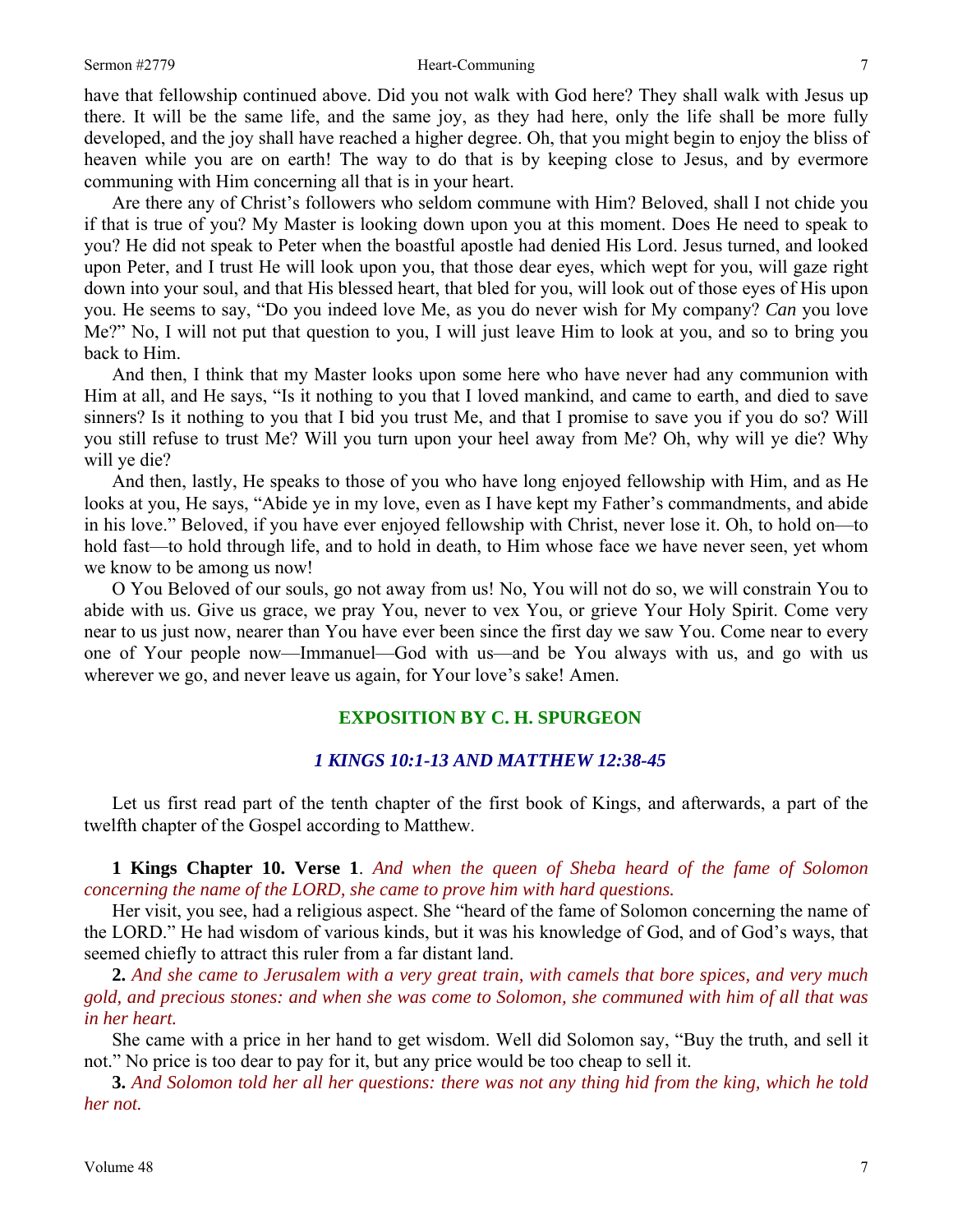#### 8 Sermon #2779

His wisdom came from God, and therefore it was full and complete, and could not be confounded by man. Let us seek after the wisdom which comes from above, and remember that "the fear of the LORD is the beginning of wisdom." Indeed, is it not the sum total of wisdom really to fear, in a filial sense, the Lord Most High?

**4-5.** *And when the queen of Sheba had seen all Solomon's wisdom, and the house that he had built, and the meat of his table, and the sitting of his servants, and the attendance of his ministers, and their apparel, and his cupbearers, and his ascent by which he went up unto the house of the LORD; there was no more spirit in her.* 

She was a queen, but she had never seen such royal magnificence as Solomon's. "The ascent by which he went up unto the house of the LORD" appears to have been a marvelous viaduct, constructed of the most ponderous stones, by which the king went from his own house up to the temple itself. I have read that an arch of that viaduct is standing at the present day, and it is still a marvel. To this princess, it must have seemed a wonder of wonders.

**6-12.** *And she said to the king, It was a true report that I heard in mine own land of thy acts and of thy wisdom. Howbeit I believed not the words, until I came, and mine eyes had seen it: and, behold, the half was not told me: thy wisdom and prosperity exceedeth the fame which I heard. Happy are thy men, happy are these thy servants, which stand continually before thee, and that hear thy wisdom. Blessed be the LORD thy God, which delighted in thee, to set thee on the throne of Israel: because the LORD loved Israel for ever, therefore made he thee king, to do judgment and justice. And she gave the king an hundred and twenty talents of gold, and of spices very great store, and precious stones: there came no more such abundance of spices as these which the queen of Sheba gave to king Solomon. And the navy also of Hiram, that brought gold from Ophir, brought in from Ophir great plenty of almug trees, and precious stones. And the king made of the almug trees pillars for the house of the LORD, and for the king's house, harps also and psalteries for singers: there came no such almug trees, nor were seen unto this day.* 

Probably these "almug trees" were trees of sandal-wood. Whatever they were, they seem to have been the best timber known to the Easterns, and therefore Solomon very properly used them in the house of the Lord. Let the harps of our praises be made of such wood that there shall be no others equal to them in the whole world. Let us give to our Lord our best young blood, our warmest zeal, our highest thoughts, our most careful attention. Let us give Him, in fact, the whole of our being, the love of our heart. He should be served with the best of the best, "for he is good, and his mercy endureth forever."

**13.** *And king Solomon gave unto the queen of Sheba all her desire, whatsoever she asked, besides that which Solomon gave her of his royal bounty. So she turned and went to her own country, she and her servants.* 

The king first of all bountifully gave her a present which he thought most fitting, and then, afterwards, permitted her to ask whatever she would. How much is this like our King Solomon, who has already given us all our hearts can wish for, and yet, if there be any right desire that is still ungratified, He provides the golden mercy seat at the foot of His throne, where we may present our petitions to Him, encouraged by His gracious word, "Ask what thou wilt; according to thy faith, so shall it be unto thee."

**Matthew Chapter 12. Verses 38-39**. *Then certain of the scribes and of the Pharisees answered, saying, Master, we would see a sign from thee. But he answered and said unto them, An evil and adulterous generation seeketh after a sign; and there shall no sign be given to it, but the sign of the prophet Jonas:* 

The queen of Sheba did not ask for a sign. She did not expect Solomon to work a miracle, but sitting down in his presence, she proposed her hard questions, and meekly awaited his answers. So should these scribes and Pharisees have done with the Lord Jesus Christ. These were His signs:—

**40-41.** *For as Jonas was three days and three nights in the whale's belly; so shall the Son of man be three days and three nights in the heart of the earth. The men of Nineveh shall rise in judgment with this*